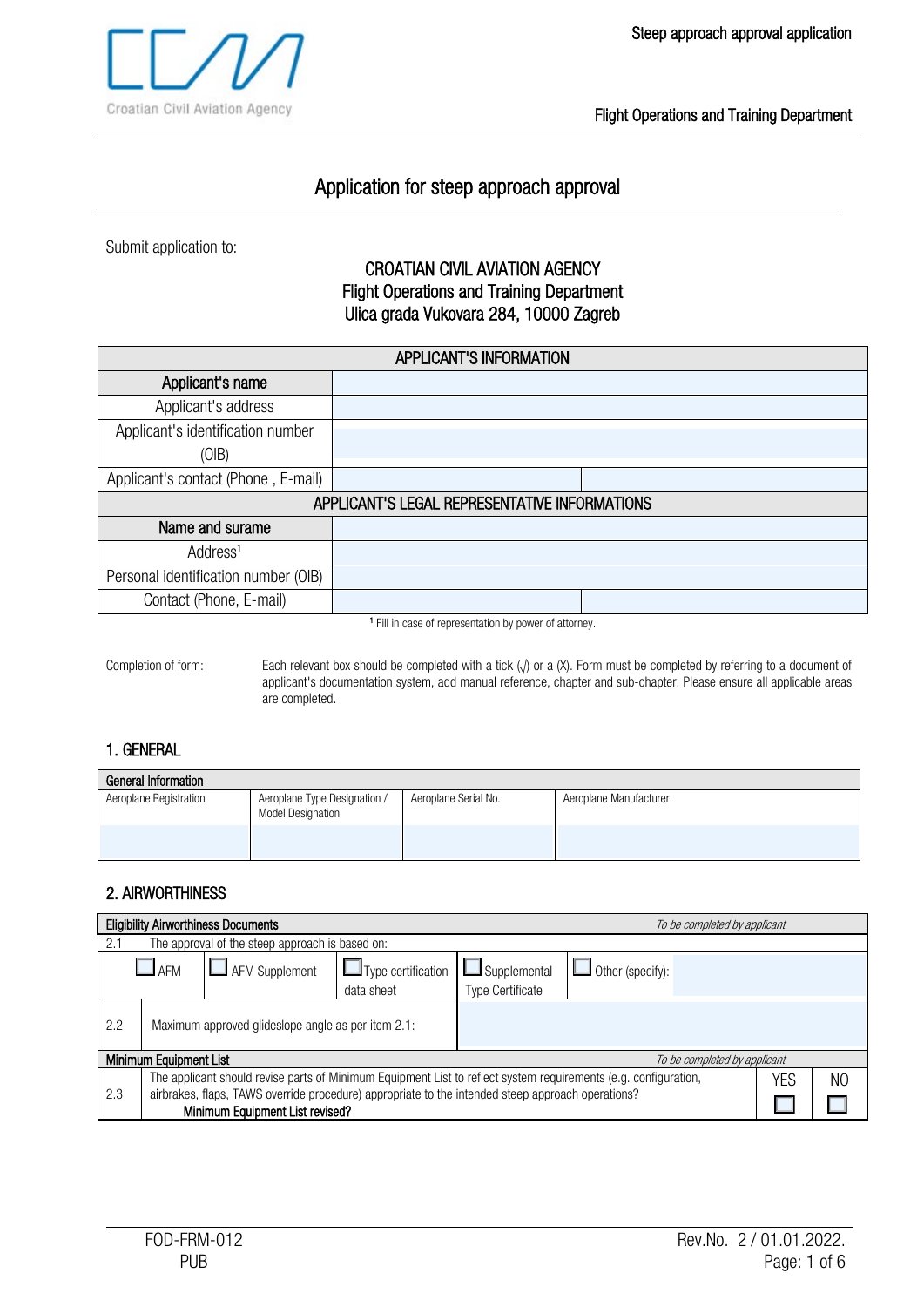### 3. OPERATION

|                                                                     | <b>Operating Practices and Procedures</b>                                                                                                                                                                                                                                                                                                                                                                                                                                                                                                                                                                                                                                                                                                                                                                                                                                                                                                                                                                                                        | To be completed by applicant                                       |
|---------------------------------------------------------------------|--------------------------------------------------------------------------------------------------------------------------------------------------------------------------------------------------------------------------------------------------------------------------------------------------------------------------------------------------------------------------------------------------------------------------------------------------------------------------------------------------------------------------------------------------------------------------------------------------------------------------------------------------------------------------------------------------------------------------------------------------------------------------------------------------------------------------------------------------------------------------------------------------------------------------------------------------------------------------------------------------------------------------------------------------|--------------------------------------------------------------------|
| The applicant must institute steep approach Operating Practices and |                                                                                                                                                                                                                                                                                                                                                                                                                                                                                                                                                                                                                                                                                                                                                                                                                                                                                                                                                                                                                                                  | Steep approach Operating Practices and Procedures are described in |
|                                                                     | Procedures. These practices and procedures should cover the following                                                                                                                                                                                                                                                                                                                                                                                                                                                                                                                                                                                                                                                                                                                                                                                                                                                                                                                                                                            | (list manual reference, chapter and sub-chapter):                  |
| subjects:                                                           |                                                                                                                                                                                                                                                                                                                                                                                                                                                                                                                                                                                                                                                                                                                                                                                                                                                                                                                                                                                                                                                  |                                                                    |
| 3.1                                                                 | <b>Operational Control and Supervision</b><br>CAT.POL.A.245(2)(iii)(E)<br>CAT.POL.A.345(2)(iii)(E)<br>$(OM-A 2.3)$<br>The operator shall establish a control loop to verify that at least<br>the Commander assigned to the flight is trained and proficient<br>to conduct the intended steep approach. This verification shall<br>be done in the planning phase in the context of operational<br>control and supervision<br>CAT.POL.A.245(2)<br>CAT.POL.A.345(2)<br>$(OM-A 2.3)$<br>Any Steep Approach limitations shall be considered in the<br>planning, when operation into an aerodrome with Steep<br>Approach is intended. This feasibility-check shall be done in the<br>context of operational control and Supervision.                                                                                                                                                                                                                                                                                                                   |                                                                    |
| 3.2                                                                 | General description of Steep Approach<br>CAT.POL.A.245<br>CAT.POL.A.345<br>$(OM-A 8)$<br>General definitions and characteristics shall be described in the<br>Chapter 8.<br>The description shall mention the definition of a steep approach<br>(an approach with a glide slope angle of 4,5° or more is<br>considered a Steep Approach)<br>The required type of vertical path reference and runway<br>guidance used for the steep approach, must be mentioned.<br>The difference in screen height (less than 50ft but not less than<br>35ft) and the resulting operational consequences have to be<br>mentioned.<br>$(OM-B 0.)$<br>Steep Approach with its maximum approach angle shall be<br>mentioned in the list of operations specifications.                                                                                                                                                                                                                                                                                               |                                                                    |
| 3.3                                                                 | Limitations<br>CAT.POL.A.245(2)(iii)(F)<br>CAT.POL.A.345(2)(iii)(F)<br>$(OM-B 1.1)$<br>If there is a maximum landing mass, other than the maximum<br>landing mass for normal approach angle, it must be listed.<br>The maximum tailwind allowed for Steep Approach must be<br>mentioned.<br>The maximum x-wind allowed for Steep Approach must be<br>mentioned.<br>The maximum approach angle the aeroplane is certified for and<br>the operator is authorised to conduct, must be mentioned.<br>Required automation and its minimum use heights (EXAMPLE:<br>A/P and A/T might be used down to 200ft AAL etc.).<br>CAT.POL.A.245(2)(iii)(D)<br>CAT.POL.A.345(2)(iii)(D)<br>$(OM-B 1.1)$<br>All technical limitations must be mentioned. For example:<br>Powerplant limitations (EXAMPLE: OEI, FADEC, minimum N1<br>etc), required navigation equipment, required configuration<br>(EXAMPLE: Flaps, slats, airbrake etc).<br>Aerodrome/runway limitations must be listed (e.g. max slope,<br>max aerodrome elevation, minimum runway width etc). |                                                                    |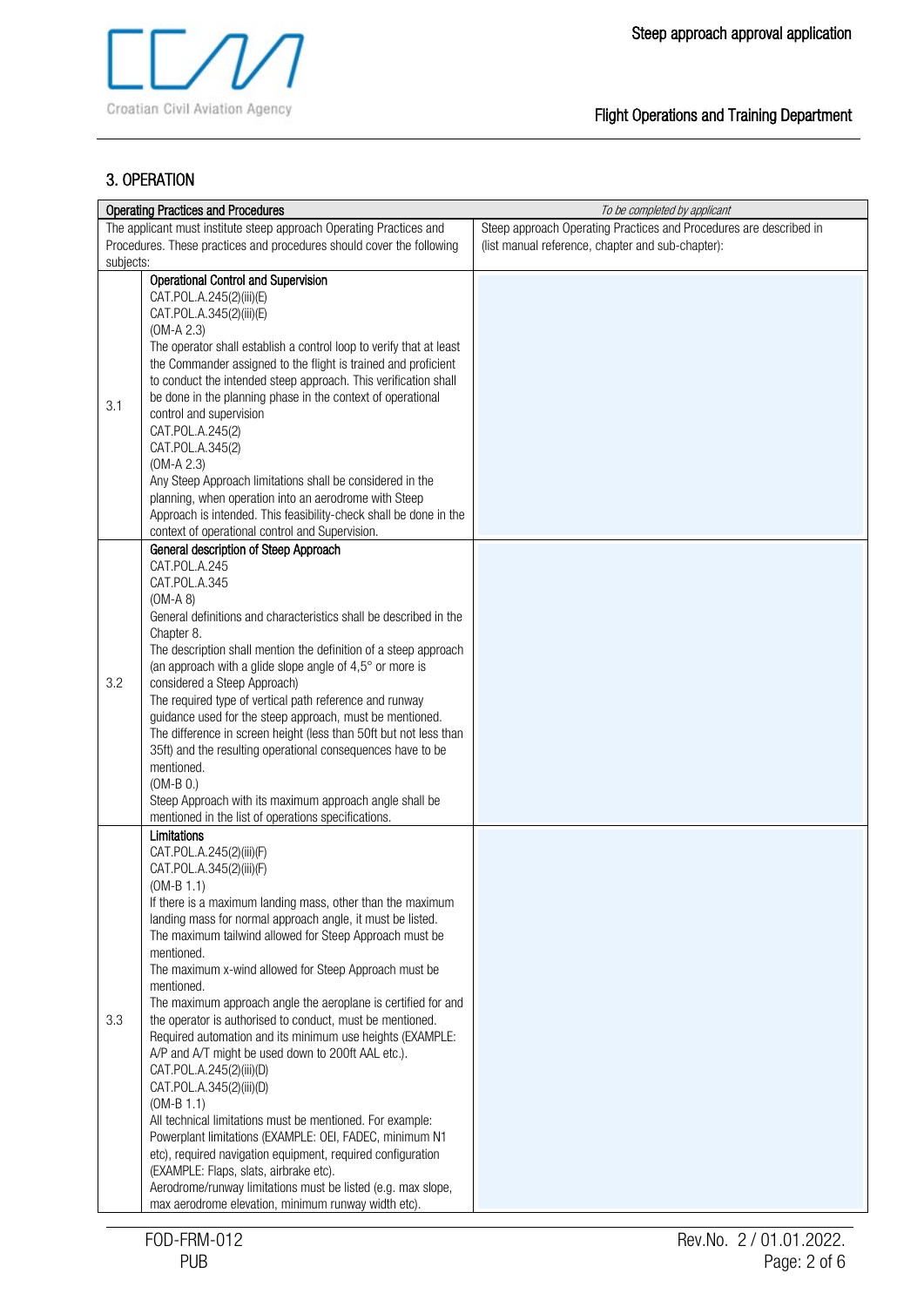

|     | <b>Normal Procedures</b>                                                                                                          |
|-----|-----------------------------------------------------------------------------------------------------------------------------------|
|     | CAT.POL.A.245(2)(iii)(F)                                                                                                          |
|     | CAT.POL.A.345(2)(iii)(F)                                                                                                          |
|     | $(OM-B 2)$                                                                                                                        |
|     | All normal procedures shall be consistently described including                                                                   |
|     | flight profile and crew station duty assignments. The                                                                             |
|     | procedures and manipulations may vary from normal approach                                                                        |
|     | procedures. The OM-B Chapter 2 shall contain the description                                                                      |
|     | of these procedures and manipulations.                                                                                            |
|     | - If the briefing for a steep approach is different to the                                                                        |
|     | conventional approach, the differences shall be described in                                                                      |
|     |                                                                                                                                   |
|     | this chapter                                                                                                                      |
|     | - Describe if specific tasks have to be completed before the                                                                      |
|     | approach (e.g. arming of steep approach mode, verification of                                                                     |
|     | serviceability of equipment etc)                                                                                                  |
| 3.4 | - The description must include configurations, speeds, call-                                                                      |
|     | outs, tasks in relation to the flight/approach progress. If the                                                                   |
|     | operator decides to implement additional call-outs for steep                                                                      |
|     | approach(e.g. speed call- out during short final), it shall be                                                                    |
|     | defined in this chapter                                                                                                           |
|     | - The procedures shall also describe techniques used for the                                                                      |
|     | attitude change during flare following a Steep Approach                                                                           |
|     | - The use of automatics during the approach and maybe                                                                             |
|     | landing, shall be described                                                                                                       |
|     | - If a different speed schedule for the Steep Approach is                                                                         |
|     | required, it shall be described, how the crewmember obtains                                                                       |
|     | these figures                                                                                                                     |
|     | - If the landing configuration for a Steep Approach is different                                                                  |
|     | to a normal approach, a detailed description must be available                                                                    |
|     | - The missed approach procedure must be described in detail                                                                       |
|     | (including configuration, speed, call-out, flight modes etc).                                                                     |
|     | <b>Abnormal Procedures</b>                                                                                                        |
|     | CAT.POL.A.245(2)(iii)(F)                                                                                                          |
|     | CAT.POL.A.345(2)(iii)(F)                                                                                                          |
|     |                                                                                                                                   |
|     | $(OM-B 3)$                                                                                                                        |
|     | All abnormal procedures concerning Steep Approach must be                                                                         |
|     | described.                                                                                                                        |
|     | The description shall contain procedures to be applied in case                                                                    |
| 3.5 | of failures during Steep Approach (EXAMPLE: OEI, configuration                                                                    |
|     | failures etc).                                                                                                                    |
|     | If not defined as procedures by the manufacturer, the operator                                                                    |
|     | can describe additional, more restrictive contingency                                                                             |
|     | procedures in this chapter (EXAMPLE:. The manufacturer                                                                            |
|     |                                                                                                                                   |
|     | allows to conduct Steep Approach with FADEC inop. The                                                                             |
|     | operator requires to conduct a G/A for a FADEC fault during                                                                       |
|     | approach, due to the difficult engine handling during Approach)                                                                   |
|     | Performance                                                                                                                       |
|     | CAT.POL.A.245(2)(iii)(F)                                                                                                          |
|     | CAT.POL.A.345(2)(iii)(F)                                                                                                          |
|     | $(OM-B 4)$                                                                                                                        |
|     | Due to the Steep Approach angle and the reduced screen                                                                            |
|     |                                                                                                                                   |
|     | height, a different speed schedule might be certified by the                                                                      |
|     | aeroplane manufacturer. This might result in a different                                                                          |
|     | calculation or increment for the landing distance (LD) and                                                                        |
|     | consequently for the determination of landing distance required                                                                   |
|     | (LDR)                                                                                                                             |
|     | The manufacturer provided documents will give information to                                                                      |
|     | this topic. The operator must ensure to implement this                                                                            |
|     | information in the OM-B Chapter 4. The information shall be                                                                       |
|     | presented in a way that the crew members can easily calculate                                                                     |
|     | the required performance data for landing.                                                                                        |
| 3.6 | If there is a different calculation method, or if different figures<br>are used, the operator must proof the correct application. |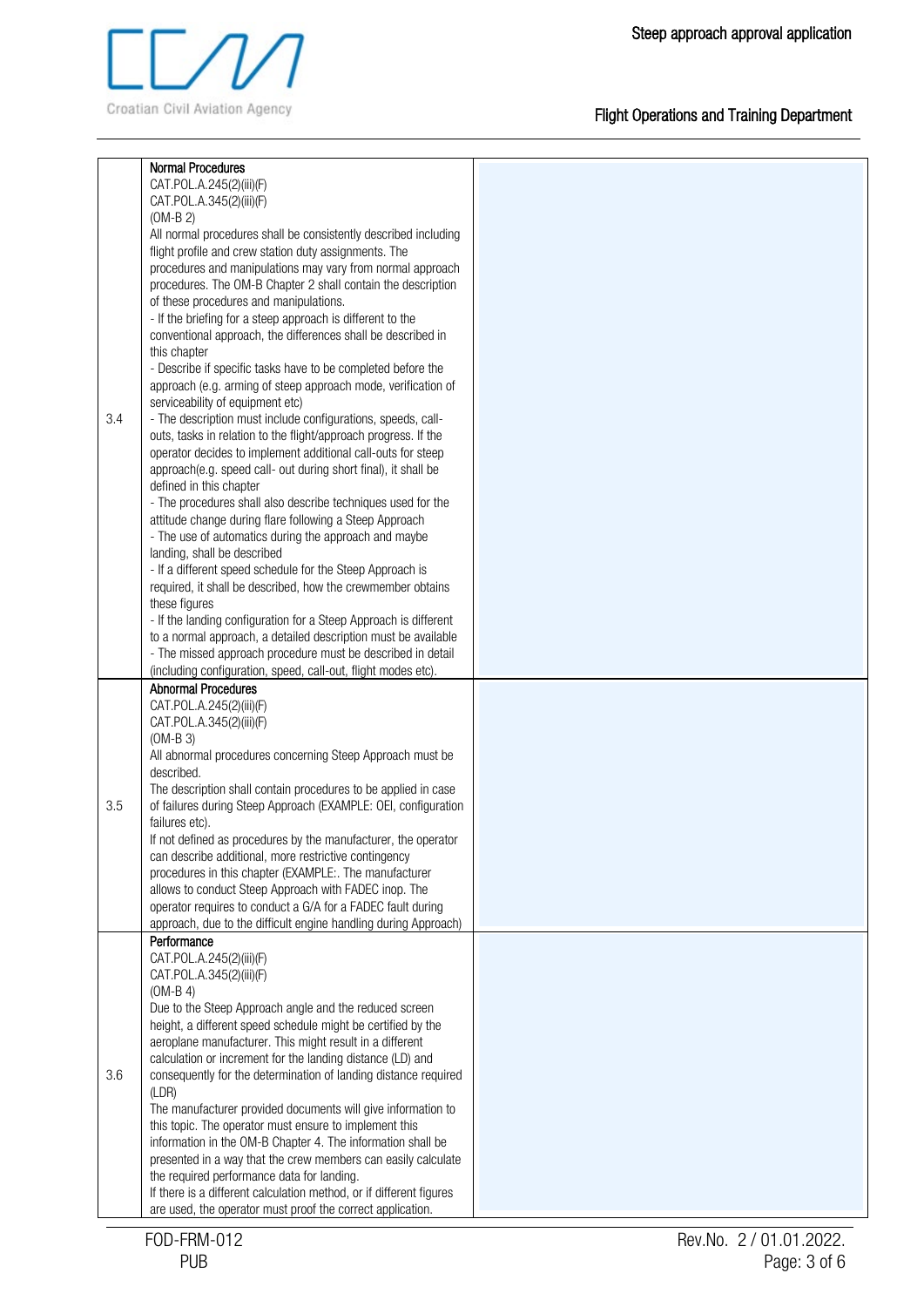

|     | Special attention must be given to calculations with electronic<br>applications or calculation programs from external suppliers<br>(e.g. EFB applications)<br>In case of a landing distance (LD) penalty due to overspeed, the<br>crewmember must have an easy-to-use method to determine<br>the resulting penalty (e.g. 7% increase of LD per 2kts speed<br>increment)<br>If for Steep Approach a special landing configuration is used,<br>the configuration change and missed approach configuration<br>may be different than on a normal approach and therefore<br>considered in the approach climb calculation, provided by the<br>manufacturer.                                                                                                                                                                                                                                                                                                                                                                                                                                                                                                                                                                                                                                                                                                |  |
|-----|------------------------------------------------------------------------------------------------------------------------------------------------------------------------------------------------------------------------------------------------------------------------------------------------------------------------------------------------------------------------------------------------------------------------------------------------------------------------------------------------------------------------------------------------------------------------------------------------------------------------------------------------------------------------------------------------------------------------------------------------------------------------------------------------------------------------------------------------------------------------------------------------------------------------------------------------------------------------------------------------------------------------------------------------------------------------------------------------------------------------------------------------------------------------------------------------------------------------------------------------------------------------------------------------------------------------------------------------------|--|
| 3.7 | <b>Mass and Balance</b><br>CAT.POL.A.245(2)(iii)(F)<br>CAT.POL.A.345(2)(iii)(F)<br>$(OM-B 6)$<br>If the aeroplane has a landing mass limitation other than the<br>maximum landing mass for normal approaches, it must be<br>considered for the calculation of the load sheet.<br>Special attention to this has to be given, if the load sheet is<br>calculated electronically (e.g. EFB application). Exceedance of a<br>landing mass limitation must be excluded / indicated.                                                                                                                                                                                                                                                                                                                                                                                                                                                                                                                                                                                                                                                                                                                                                                                                                                                                       |  |
| 3.8 | Minimum Equipment List<br>CAT.POL.A.245(2)(iii)(D)<br>CAT.POL.A.345(2)(iii)(D)<br>$(OM-B 9)$<br>The MEL must be revised with all considerations concerning<br>the required equipment for Steep Approach.<br>If the operator decides to implement additional items required<br>for Steep Approach, they must be listed in the MEL.                                                                                                                                                                                                                                                                                                                                                                                                                                                                                                                                                                                                                                                                                                                                                                                                                                                                                                                                                                                                                    |  |
| 3.9 | Aerodrome Instruction and Information<br>CAT.POL.A.245(2)<br>CAT.POL.A.345(2)<br>$(OM-C 1)$<br>All aerodromes shall be categorised in order to allow flight crew<br>competence qualification.<br>The categorisation gives the operational control and the<br>crewmember concerned the information about the required<br>qualification in order to operate into a specific aerodrome.<br>Aerodromes with special limitations (performance, operating<br>procedures) must be explicitly published in the OM C. Also<br>special considerations, additional information, aerodrome<br>special issues defined by the operator (e.g. tips and hints) shall<br>be published in the OM C.<br>Following items shall be taken into consideration for each<br>aerodrome at which Steep Approach operations are to be<br>conducted:<br>a suitable glide path reference system comprising at<br>÷,<br>least a visual glide path indicating system shall be<br>available,<br>the obstacle situation,<br>$\overline{\phantom{a}}$<br>the type of glide path reference and runway guidance,<br>$\overline{\phantom{a}}$<br>the minimum visual reference to be required at decision<br>$\overline{a}$<br>height (DH) and MDA,<br>pilot qualification and special aerodrome familiarisation,<br>$\overline{\phantom{a}}$<br>missed approach criteria<br>weather minima |  |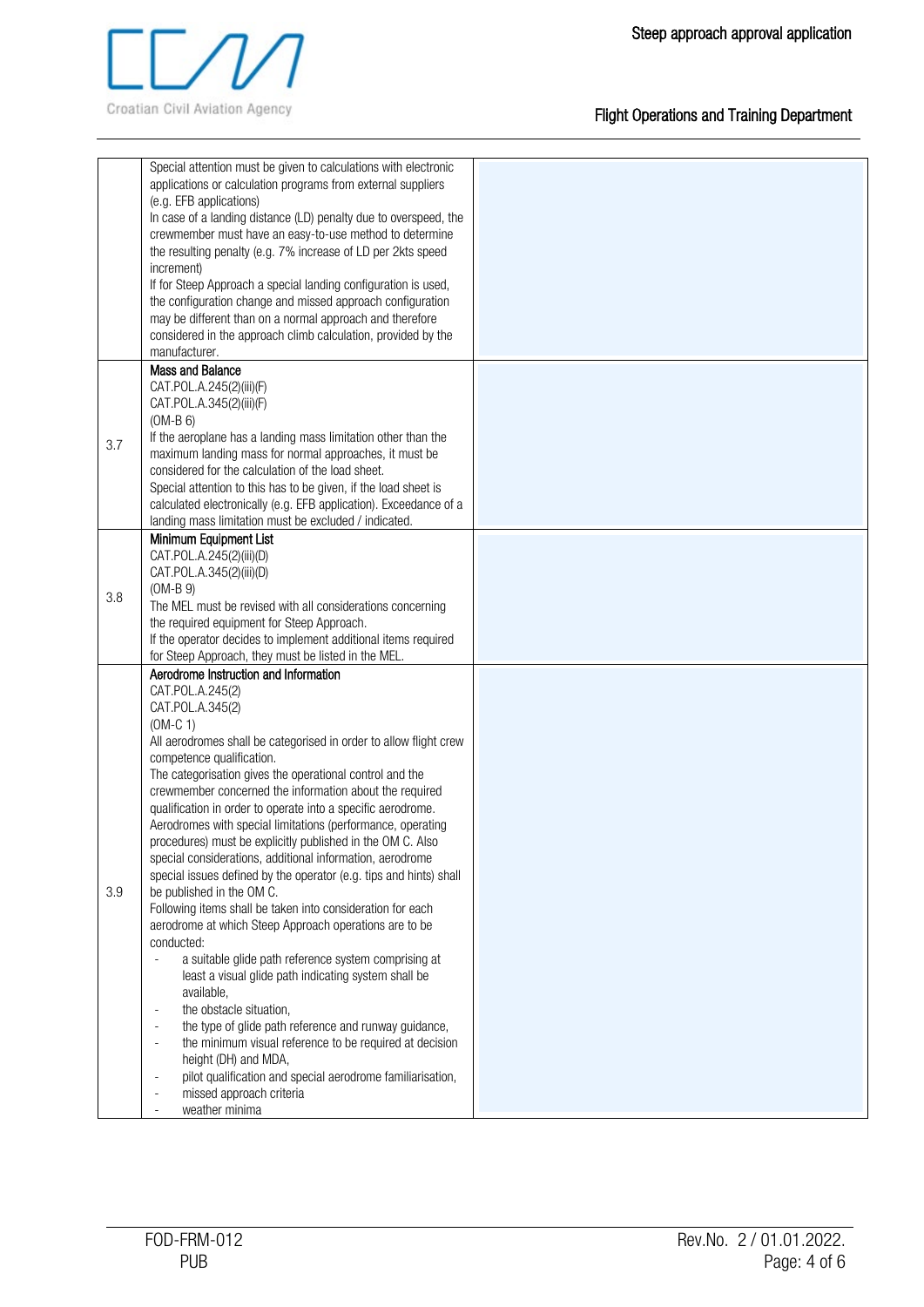

|      | Flight Crew Training and Qualification                                                                                                                                                                                                                                                                                                                                                                                                                                                                                                                                                                                                                                                                                                                                                                                                                                                                                                                                                                                                                                                                                                                                                                                                                                                                                                                                                        | To be completed by applicant                                                                    |     |                              |     |
|------|-----------------------------------------------------------------------------------------------------------------------------------------------------------------------------------------------------------------------------------------------------------------------------------------------------------------------------------------------------------------------------------------------------------------------------------------------------------------------------------------------------------------------------------------------------------------------------------------------------------------------------------------------------------------------------------------------------------------------------------------------------------------------------------------------------------------------------------------------------------------------------------------------------------------------------------------------------------------------------------------------------------------------------------------------------------------------------------------------------------------------------------------------------------------------------------------------------------------------------------------------------------------------------------------------------------------------------------------------------------------------------------------------|-------------------------------------------------------------------------------------------------|-----|------------------------------|-----|
|      | The applicant is required to establish the following (covering subjects<br>under 3.1 to 3.9):                                                                                                                                                                                                                                                                                                                                                                                                                                                                                                                                                                                                                                                                                                                                                                                                                                                                                                                                                                                                                                                                                                                                                                                                                                                                                                 | To be completed by applicant<br>Description in (list manual reference, chapter and subchapter): |     |                              |     |
| 3.10 | Flight crew qualification requirements<br>CAT.POL.A.245(2)(iii)(E)<br>CAT.POL.A.345(2)(iii)(E)<br>$(OM-A 5)$                                                                                                                                                                                                                                                                                                                                                                                                                                                                                                                                                                                                                                                                                                                                                                                                                                                                                                                                                                                                                                                                                                                                                                                                                                                                                  |                                                                                                 |     |                              |     |
| 3.11 | <b>Flight Crew Training</b><br>CAT.POL.A.245(2)(iii)(E)<br>CAT.POL.A.345(2)(iii)(E)<br>$(OM-D 2.1)$<br>Description of initial and recurrent training, checking-and<br>training-syllabi.<br>Steep Approach shall be trained at least for the CMD. This<br>training shall be conducted in a simulator and documented in<br>the personal file.<br>It is the operators responsibility to adhere to the training<br>requirements for every single aerodrome where he intends to<br>operate to. CCAA will only issue an approval for the Steep<br>Approach procedure.<br>The validity period for the route and aerodrome qualification<br>must be observed<br>It is the operators responsibility to observe this period of<br>validity.<br>The initial and recurrent training must be based on the<br>Operator's Procedures laid down in the respective OM B.<br>The training must emphasis on proper distribution of the flight<br>crew station workload management, duties, responsibilities and<br>appropriate call-outs during Steep Approach, flare, roll-out and<br>GA / missed approach.<br>Special emphasis shall be laid on critical phases such as flare,<br>transition from non-visual to visual conditions and on<br>procedures in deteriorating visibility, the handling of failures as<br>well as detection of / response on pilot's incapacitation.<br><b>4. APPLICATION PACKAGE</b> |                                                                                                 |     |                              |     |
|      | Documentation to be submitted to the CCAA                                                                                                                                                                                                                                                                                                                                                                                                                                                                                                                                                                                                                                                                                                                                                                                                                                                                                                                                                                                                                                                                                                                                                                                                                                                                                                                                                     |                                                                                                 | Yes | Submitted?<br>N <sub>0</sub> | N/A |
| 4.1  | Compliance statement which shows how the criteria of CAT.POL.A.245 and/or CAT.POL.A.345 have been satisfied.<br>(Section 5. of this application)                                                                                                                                                                                                                                                                                                                                                                                                                                                                                                                                                                                                                                                                                                                                                                                                                                                                                                                                                                                                                                                                                                                                                                                                                                              |                                                                                                 |     |                              |     |
| 4.2  | Sections of the AFM or AFM Supplements that document steep approach airworthiness approval                                                                                                                                                                                                                                                                                                                                                                                                                                                                                                                                                                                                                                                                                                                                                                                                                                                                                                                                                                                                                                                                                                                                                                                                                                                                                                    |                                                                                                 |     |                              |     |
| 4.3  | Flight crew steep approach training programmes and syllabi for initial and recurrent training                                                                                                                                                                                                                                                                                                                                                                                                                                                                                                                                                                                                                                                                                                                                                                                                                                                                                                                                                                                                                                                                                                                                                                                                                                                                                                 |                                                                                                 |     |                              |     |
| 4.4  | Operation manual and checklists that include steep approach operating practices and procedures.                                                                                                                                                                                                                                                                                                                                                                                                                                                                                                                                                                                                                                                                                                                                                                                                                                                                                                                                                                                                                                                                                                                                                                                                                                                                                               |                                                                                                 |     |                              |     |
| 4.5  | Minimum Equipment List (MEL) that include items pertinent to steep approach operations                                                                                                                                                                                                                                                                                                                                                                                                                                                                                                                                                                                                                                                                                                                                                                                                                                                                                                                                                                                                                                                                                                                                                                                                                                                                                                        |                                                                                                 |     |                              |     |
| 4.6  | Maintenance program or revision thereof that include items pertinent to steep approach equipment                                                                                                                                                                                                                                                                                                                                                                                                                                                                                                                                                                                                                                                                                                                                                                                                                                                                                                                                                                                                                                                                                                                                                                                                                                                                                              |                                                                                                 |     |                              |     |
| 4.7  | Steep approach maintenance practices & procedures (CAME, maintenance program, stand-alone document)                                                                                                                                                                                                                                                                                                                                                                                                                                                                                                                                                                                                                                                                                                                                                                                                                                                                                                                                                                                                                                                                                                                                                                                                                                                                                           |                                                                                                 |     |                              |     |
| 4.8  | Service Bulletin, Supplemental Type Certificate (STC) or Major Modification Approval Documentation, if approval based on<br>documents as detailed in 2.1 above (except if based on approved type design).                                                                                                                                                                                                                                                                                                                                                                                                                                                                                                                                                                                                                                                                                                                                                                                                                                                                                                                                                                                                                                                                                                                                                                                     |                                                                                                 |     |                              |     |